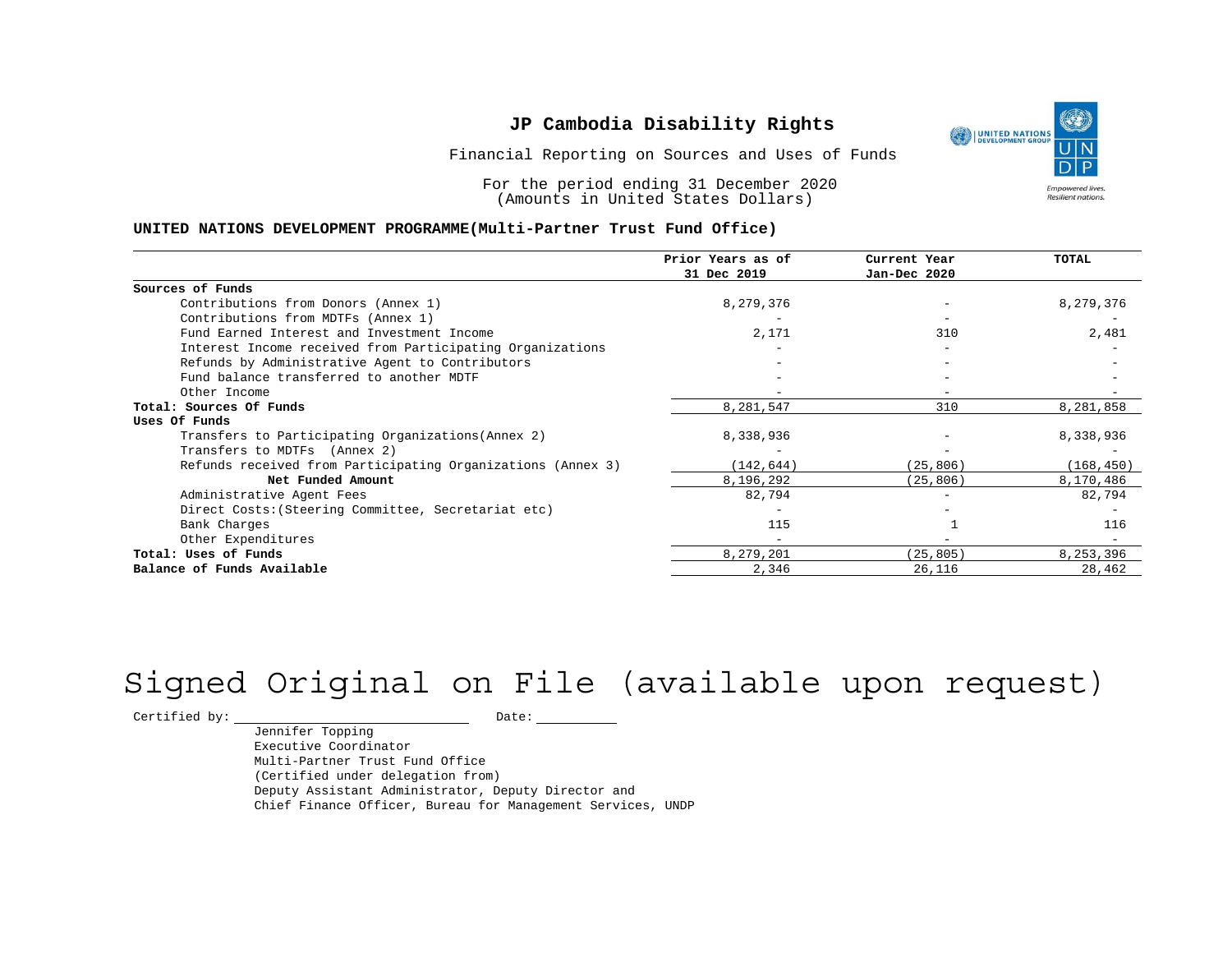

Financial Reporting on Sources and Uses of Funds

For the period ending 31 December 2020 (Amounts in United States Dollars)

#### **UNITED NATIONS DEVELOPMENT PROGRAMME(Multi-Partner Trust Fund Office)**

**Annex - 1: Contributions**

|                                | Prior Years as of | Current Year             | TOTAL     |
|--------------------------------|-------------------|--------------------------|-----------|
|                                | 31 Dec 2019       | Jan-Dec 2020             |           |
| From Contributors              |                   |                          |           |
| Australian Agency for Int'l De | 1,634,079         | $\overline{\phantom{a}}$ | 1,634,079 |
| GOVERNMENT OF AUSTRALIA        | 6,645,297         | $\overline{\phantom{0}}$ | 6,645,297 |
| Total: Contributions           | 8,279,376         | $-$                      | 8,279,376 |

## Signed Original on File (available upon request)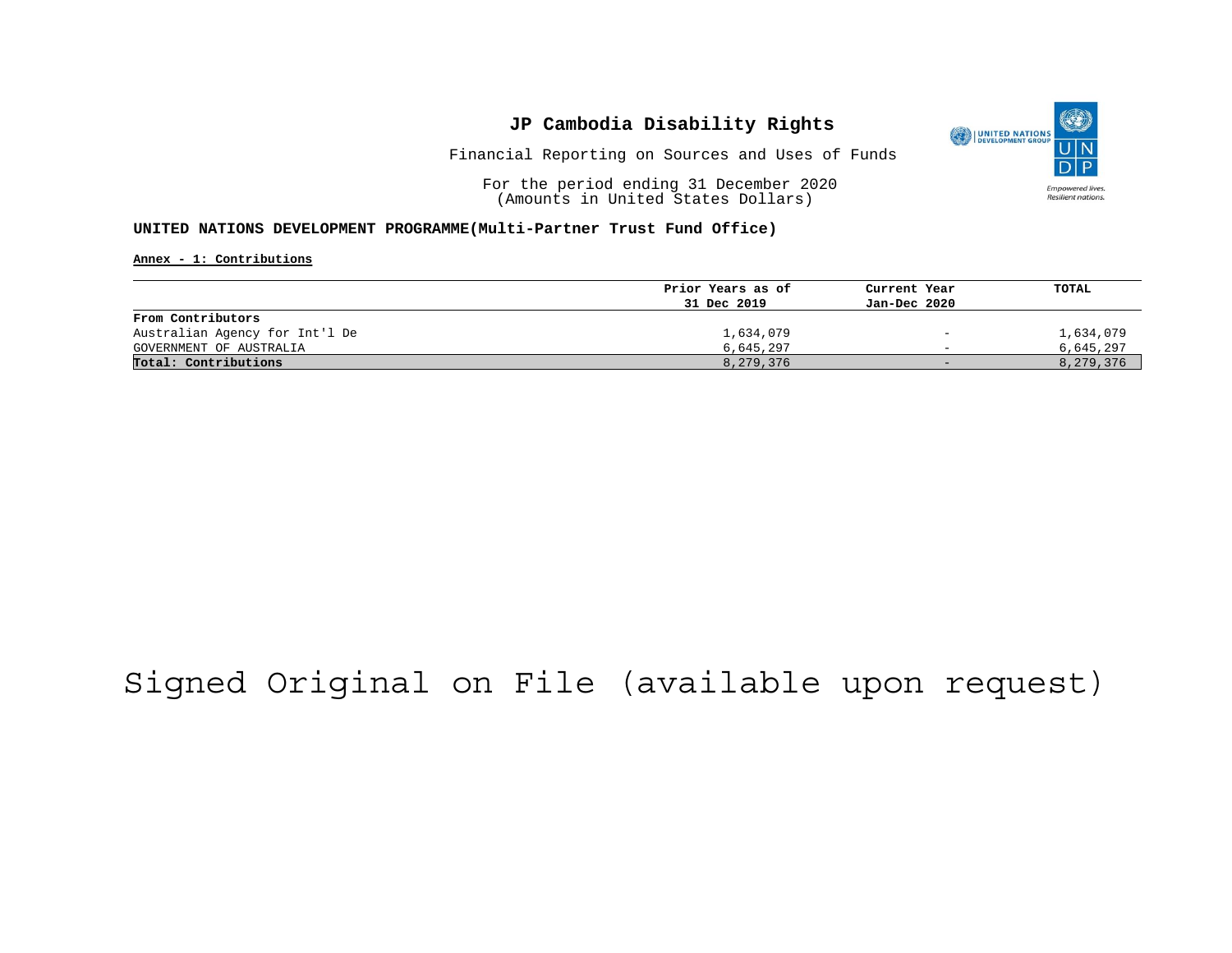

Financial Reporting on Sources and Uses of Funds

For the period ending 31 December 2020 (Amounts in United States Dollars)

#### **UNITED NATIONS DEVELOPMENT PROGRAMME(Multi-Partner Trust Fund Office)**

**Annex - 2: Transfers**

|                                | Prior Years as of | Current Year             | TOTAL     |
|--------------------------------|-------------------|--------------------------|-----------|
|                                | 31 Dec 2019       | Jan-Dec 2020             |           |
| To Participating Organizations |                   |                          |           |
| UNDP                           | 3,394,616         | $\overline{\phantom{m}}$ | 3,394,616 |
| UNICEF                         | 3,452,460         | $\qquad \qquad -$        | 3,452,460 |
| WHO                            | 1,491,860         | $\overline{\phantom{0}}$ | 1,491,860 |
|                                |                   |                          |           |
| Total Transfers                | 8,338,936         | $-$                      | 8,338,936 |

## Signed Original on File (available upon request)